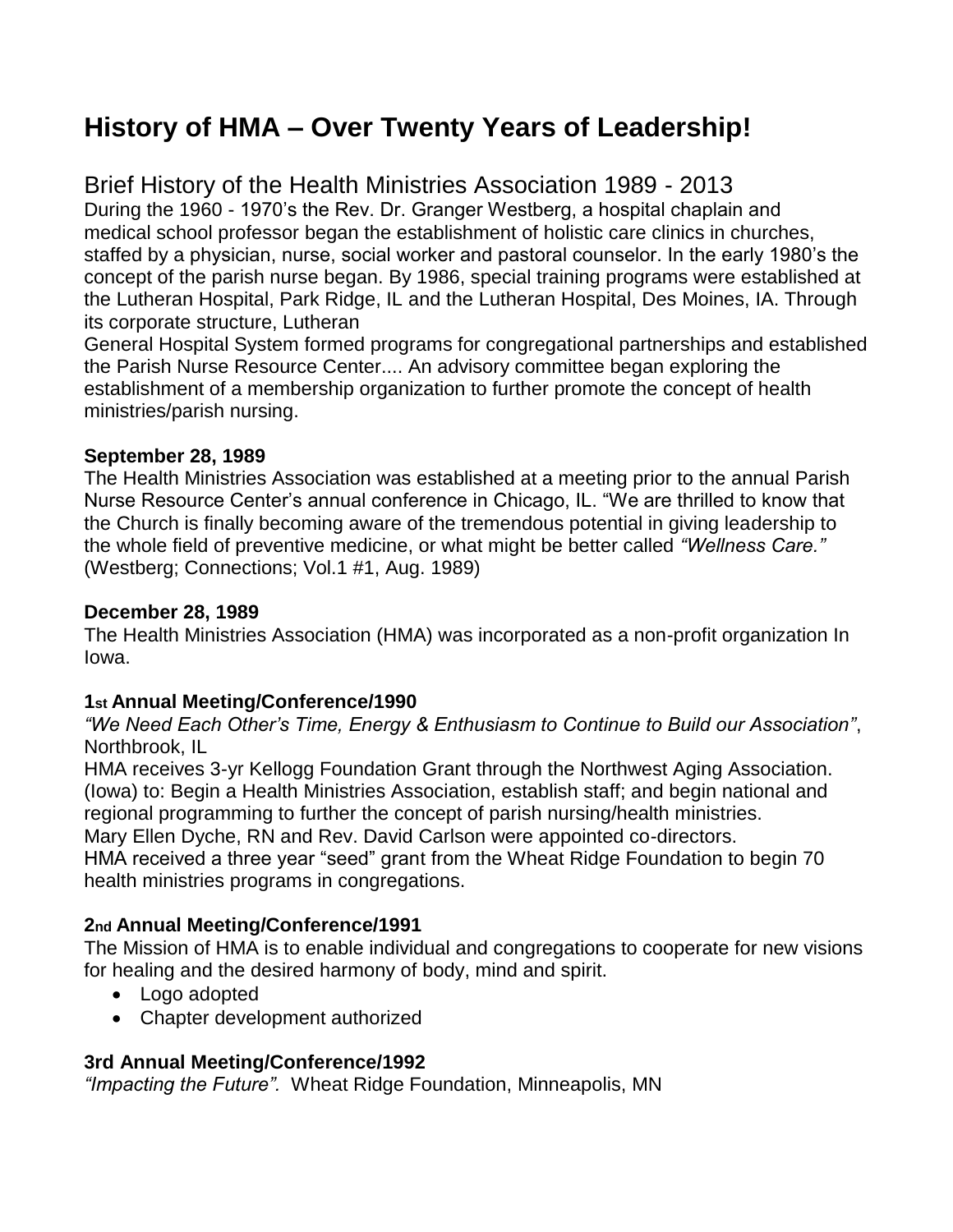## **4 th Annual Meeting/Confernece/1993**

Carter Center, Atlanta, GA

#### **5th Annual Meeting/Conference/1994**

*"Health Ministries 2000"*, Arrowhead Springs, CA HMA participated in Invitational Colloquium sponsored by the National Parish Nurse Resource Center, *Assuring Viability for the Future: Guideline Development for PN Education Programs*" Inter-faith Position Paper adopted. *The basis for our unity as an inter-faith organization is a common understanding of the importance of spirituality for health.*

(Marsha Fowler, Thomas Droege)

#### **6th Annual Meeting/Conference/1995**

*"Reclaiming Creation"*, Lake Junaluska, NC

#### **7th Annual Meeting/Conference/1996**

*"Faith and Health: Many Tradition, One God"*, Loyola University, Chicago, IL

#### **8th Annual Meeting/Conference/1997**

*"Break Forth into Joy"*, Colorado Springs, CO

#### **9th Annual Meeting/Conference/1998**

*"Let the Spirit of God Flow: A Gathering at Three Rivers"*, Duquesne University, Pittsburgh, PA

Parish Nursing granted Specialty Status by American Nurses Ass. (ANA) ANA publishes HMA's *"Scope and Standards of Parish Nursing Practice"*

#### **10th Annual Meeting/Conference/1999**

*"Whole Person, Whole People, Wholeness in Diversity"*, Emory University, Atlanta, GA HMA admitted to ANA/Nursing Organizations Liaison Forum (NOLF) and the National Federation for Specialty Nursing Organizations (NFSNO)

#### **11th Annual Meeting/Conference/2000**

*"Dimensions of Leadership: Opening the Door Through Health Ministries"*, Camp Allen, TX

#### **12th Annual Meeting/Conference/2001**

*"Understanding Health Ministries: Awake to the Call"*, Xavier University, Cincinnati, OH

#### **13th Annual Meeting/Conference/2002**

*"Living Your Call to Health Ministries"*, Asilomar, CA

#### **14th Annual Meeting/Conference/2003**

*"Making a Difference through Health Ministries"*, King of Prussia, PA